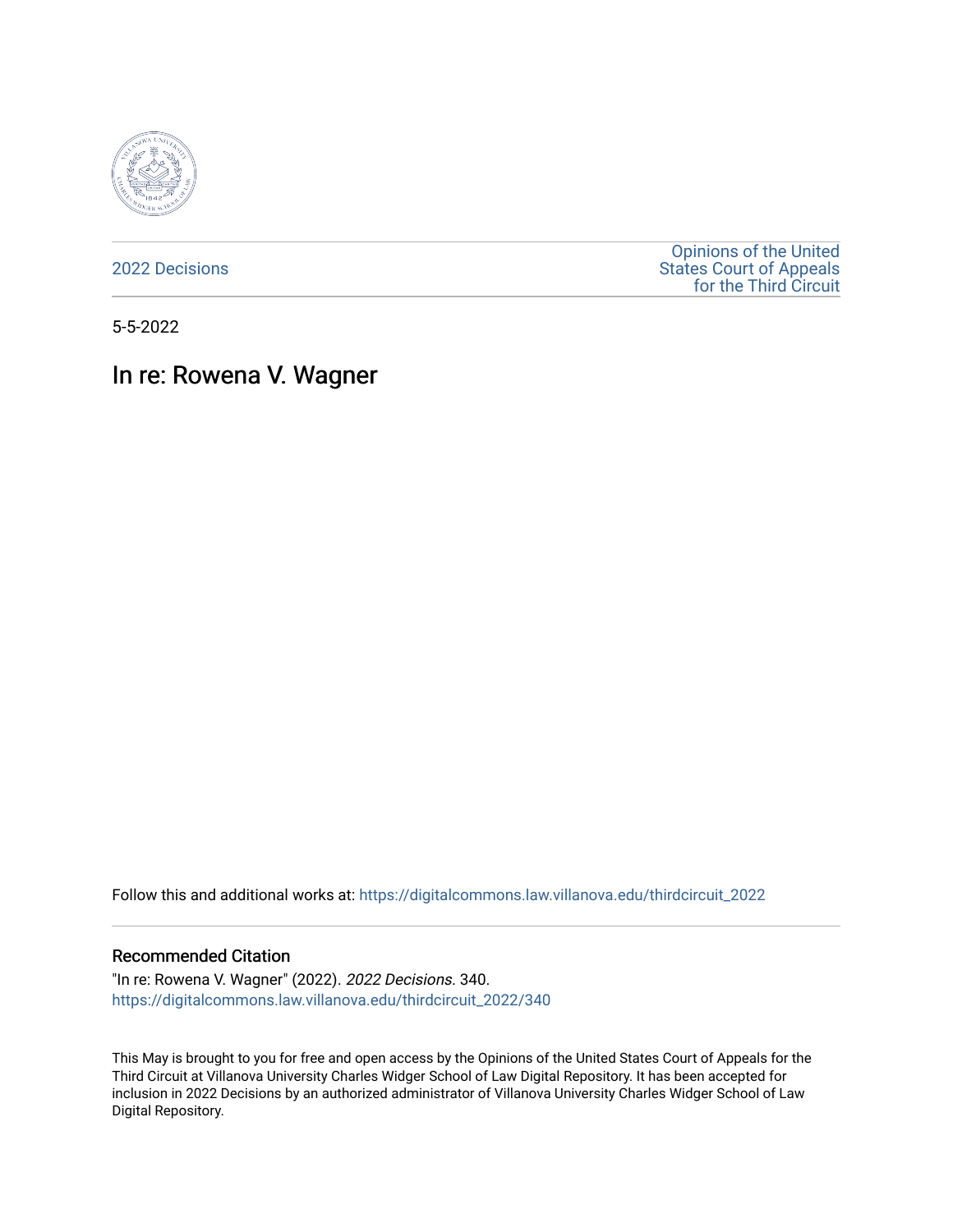## **NOT PRECEDENTIAL**

## UNITED STATES COURT OF APPEALS FOR THE THIRD CIRCUIT

No. 21-2413 \_\_\_\_\_\_\_\_\_

\_\_\_\_\_\_\_\_\_

In re: ROWENA V. WAGNER, **Debtor** 

> BERNARD WAGNER, Appellant

\_\_\_\_\_\_\_\_\_\_\_\_\_\_\_\_\_\_\_\_\_\_\_\_\_\_\_\_\_\_\_\_\_\_\_\_\_

On Appeal from the United States District Court for the Western District of Pennsylvania (District Court No. 1:20-cv-00083) District Judge: Honorable Cathy Bissoon

\_\_\_\_\_\_\_\_\_\_\_\_\_\_\_\_\_\_\_\_\_\_\_\_\_\_\_\_\_\_\_\_\_\_\_\_\_

Submitted Pursuant to Third Circuit LAR 34.1(a) April 28, 2022

(Filed: May 5, 2022)

Before: HARDIMAN, RENDELL, and FISHER, *Circuit Judges*.

O P I N I O N\* \_\_\_\_\_\_\_\_\_

\_\_\_\_\_\_\_\_\_

<sup>\*</sup> This disposition is not an opinion of the full Court and pursuant to I.O.P. 5.7 does not constitute binding precedent.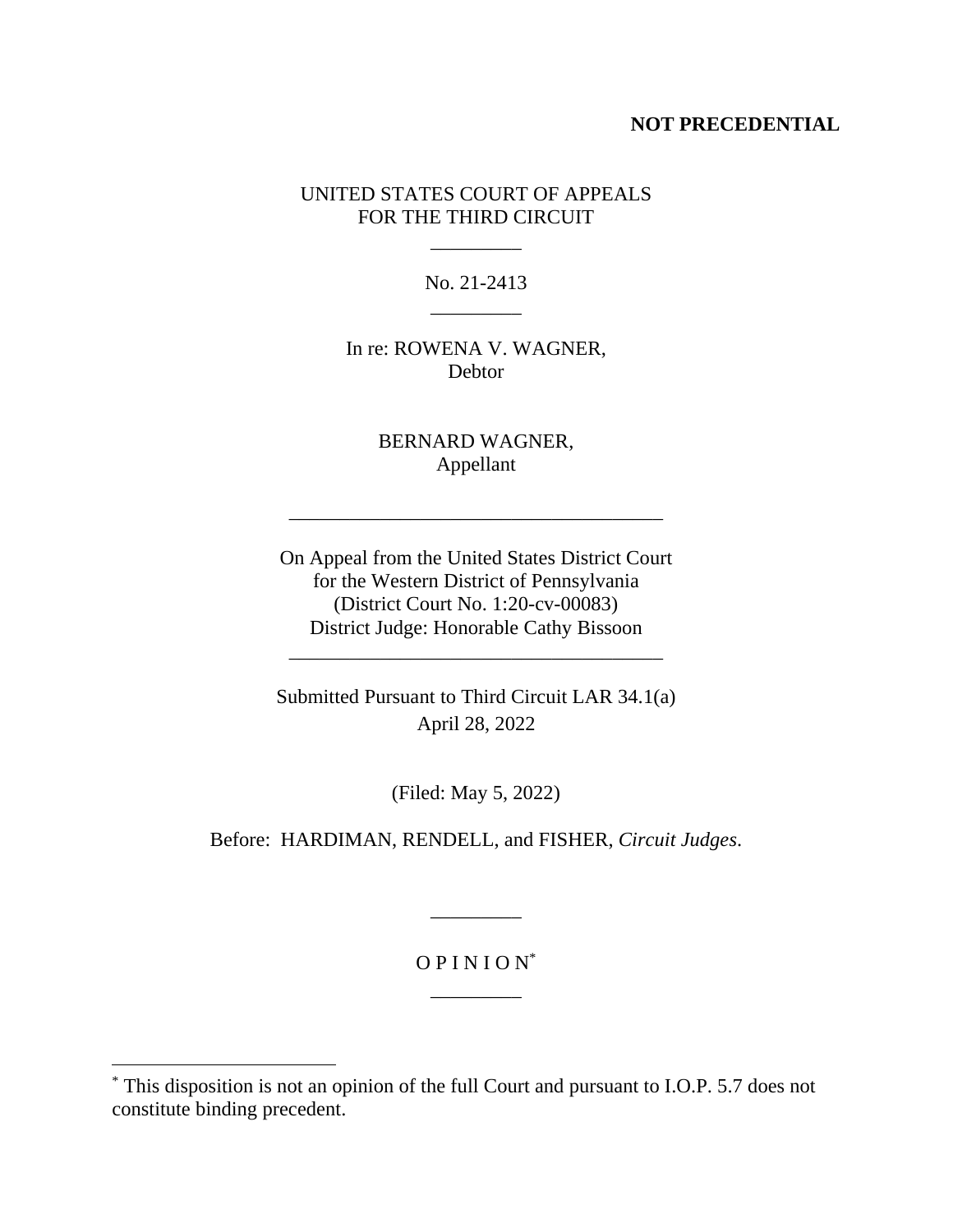#### RENDELL, *Circuit Judge*.

Appellant Bernard Wagner challenges the Bankruptcy Court's allocation of marital property between himself and his ex-wife, Appellee Rowena V. Wagner. The District Court affirmed the Bankruptcy Court's Opinion in all respects, finding it to be "carefully reasoned," "thorough," and free from error. Appx. 116–120. We will affirm.

Because we write for the Parties only, we need not recite the facts or procedural history of this case, which is laid out in detail in the Bankruptcy Court's extensive opinion. *See* Appx. 70–111.

We have jurisdiction to hear this appeal pursuant to 28 U.S.C. §§ 158(d) and 1291. Like the District Court, we review the Bankruptcy Court's findings of fact for clear error and exercise plenary review over its findings of law. *See In re Zinchiak*, 406 F.3d 214, 221–22 (3d Cir. 2005).

Appellant repeats many of the same arguments rejected below, none of which has any merit. First, Appellant insists that he and Appellee had an unwritten partnership agreement which ought to control the classification and distribution of farm assets in a manner favorable to Appellant. Yet, as the Bankruptcy Court found, Appellant presents no authority or rationale showing why this unproven agreement should displace the Pennsylvania Divorce Code in setting the terms of property allocation. Nor is there any record evidence supporting his belated assertion that the Parties intended the agreement to remove the farm and related assets from being considered marital property in the event of divorce. Second, the Bankruptcy Court did not err in excluding Appellee's Philippines properties from its consideration because the Court had good reason to

2